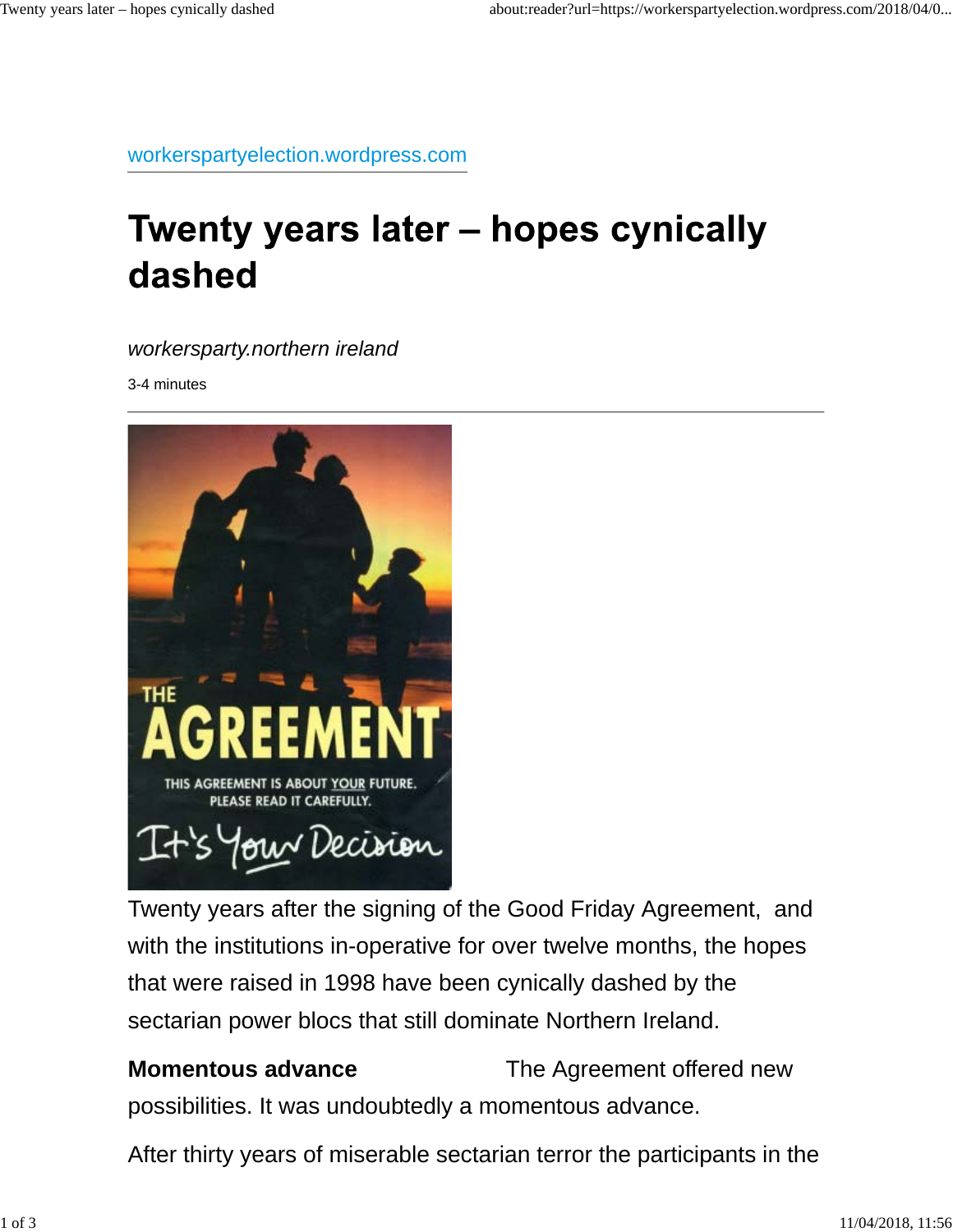major sectarian blocs began to establish the basis for a settlement within which nationalists and unionists could reach some form of accommodation without relinquishing, in practice, their respective long-term constitutional ambitions. Of course, not everyone agreed.

Nationalist irredentism and unionist extremism combined in opposition to the Agreement. The people, however, said "yes" to the Agreement.

## **Limitations**

 We recognised the limitations of the Agreement and expressly noted that it failed to reflect many of the concerns raised by the Workers' Party over the previous 30 years.

However, the Party welcomed the Agreement as a realisation of the hopes of the people of Northern Ireland and as an opportunity to advance the long-standing and consistent Workers' Party demand for devolution and the Party's programme of Anti-Sectarianism, Peace, Work, Democracy and Class Politics.

### **Institutional Sectarianism**

 An Agreement constructed on the faulty foundations of sectarian division; an institutional framework which incorporates sectarianism at its core and an Assembly and Executive which effectively manages sectarianism, rather than seeking to eradicate it, will not and cannot deliver for the working class and the process becomes a recipe for competing and conflicting communal interests, continuing division and open sectarian conflict.

### **Lowest common denominator**

 The refusal of the unionist and nationalists to keep the focus on the big picture – the creation of a new Northern Ireland – and their decision to pander to the lowest common denominator